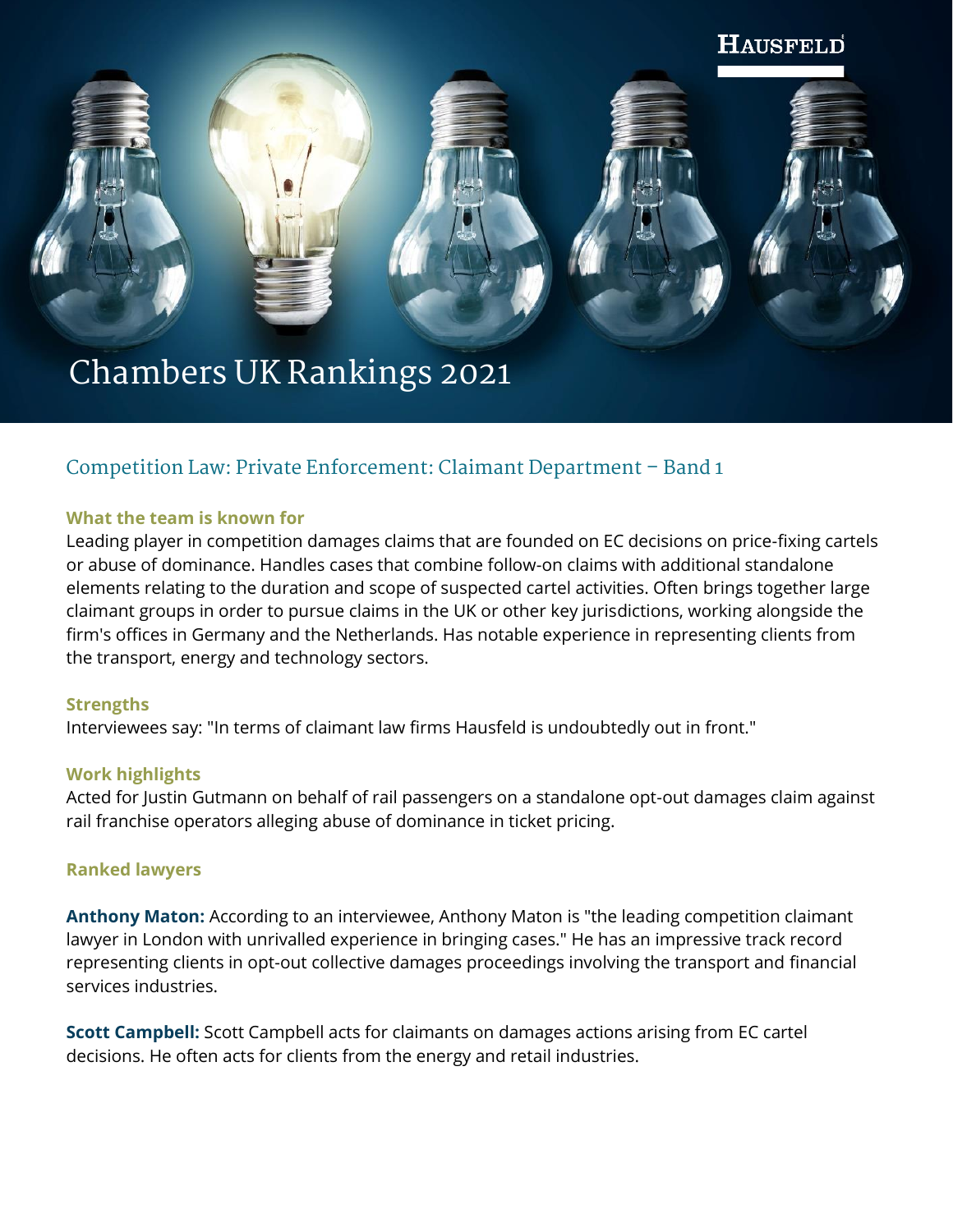**Nicola Boyle:** Nicola Boyle advises clients on claims for damages arising from price fixing and abuse of dominance matters. She is particularly active for multinational clients on domestic and international proceedings.

**Anna Morfey:** Commentators describe Anna Morfey as a "brilliant litigator who is very experienced" and add that, because of her previous experience as a defendant lawyer, she has "a keen appreciation for the tactics defendants will take." She acts on claims in the transport, energy and technology sectors, assisting with opt-out collective claims and class actions.

# **Banking Litigation – Mainly Claimant- Band 3**

## **What the team is known for**

Specialises in acting for corporate claimants in high-profile banking disputes against major financial institutions. Offers a dedicated team of litigators experienced in taking on complex commercial disputes that are often multi-jurisdictional in scope. Strong track record in acting for large claimant groups on cases relating to fraudulent misrepresentation and financial mis-selling. Also has experience handling matters concerning the manipulation of financial benchmarks.

## **Strengths**

"The team is driven to deliver the right result," says a source. "The lawyers are engaging and personable, flexible and open, and their communications are top notch."

"The team are highly strategic, willing to take on risks and are creative in their approach to claims," comments another client.

Another source says of the firm's lawyers: "They work hard and care about their clients."

## **Work highlights**

Acted for two private individuals in a case concerning alleged swap mis-selling by NatWest in 2008 and the claimants' subsequent failure to repay various loans and overdraft arrangements with the bank on time. Following a positive adjudication for the claimants from the Financial Ombudsman Service, the case will now test the extent of a bank's duties in practice with regard to selling hedging products to individuals rather than companies.

## **Ranked Lawyers**

**Lianne Craig:** is head of the firm's commercial disputes group and maintains a strong reputation for her litigation practice. She is highly accomplished at leading large-scale litigation against banks with regard to mis-selling, benchmark manipulation and other forms of financial misconduct. "She demonstrates really good judgement and strategic thinking and has amazing instincts." "Lianne is very user-friendly, super creative and very engaged in the day-to-day on a case." "She is a good tactician and negotiator."

**Anthony Maton:** is managing partner of the firm and an experienced financial litigator. He has notable expertise acting in high-profile cases against prominent financial institutions, particularly matters involving intersection between banking and competition law.